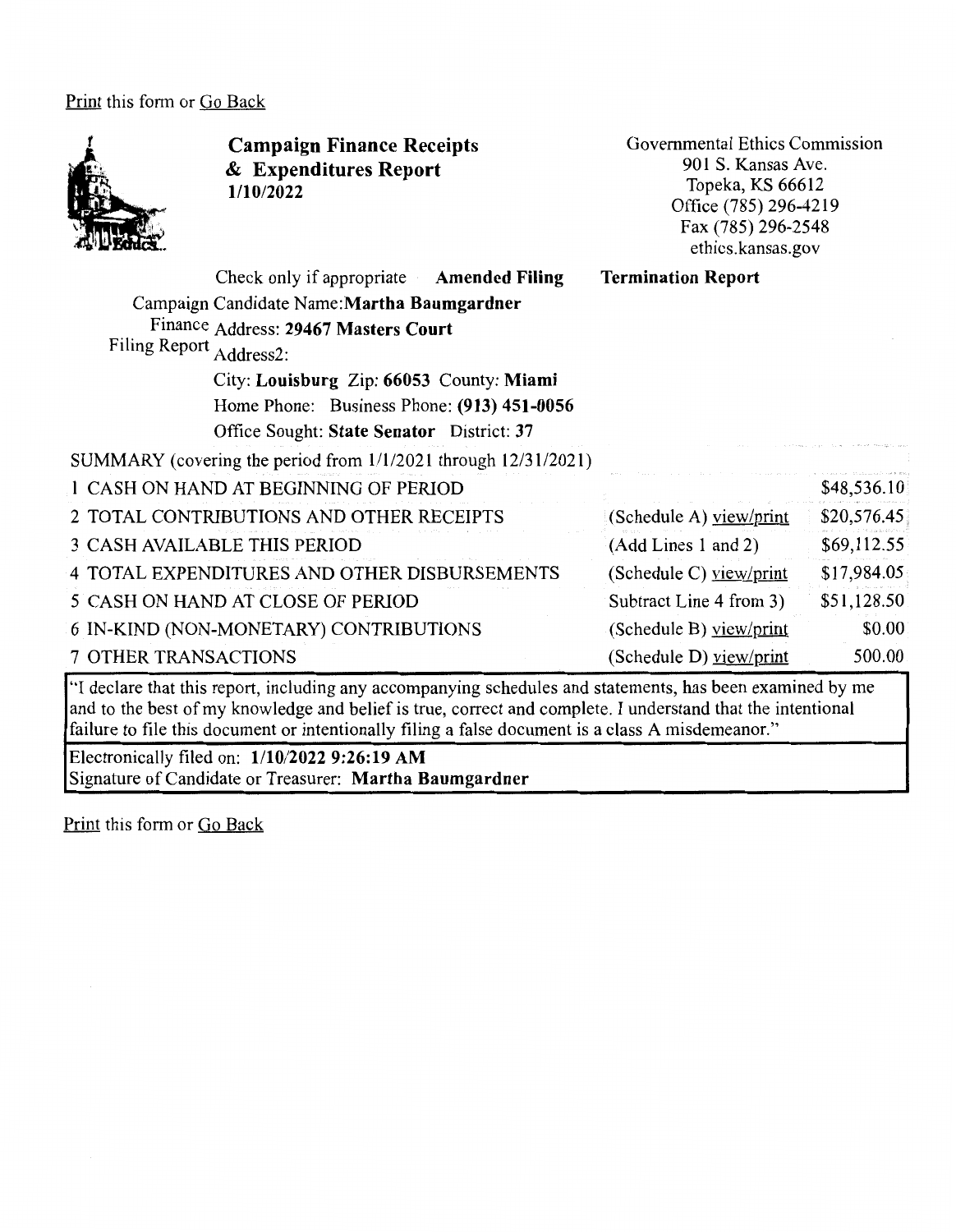# **SCHEDULE A**

# **CONTRIBUTIONS AND OTHER RECEIPTS**

**Candidate:** Martha Baumgardner

|                        | <b>Name and Address</b>                                                        | <b>Type of Payment</b>                | Occupation of                               |            |
|------------------------|--------------------------------------------------------------------------------|---------------------------------------|---------------------------------------------|------------|
| Date<br>of Contributor |                                                                                | Cash, Check, Loan, E-<br>funds, Other | <b>Individual Giving</b><br>More Than \$150 | Amount     |
| 12/31/21               | <b>Bruce Christenson</b><br>3501 Fairlawn Road Suite<br>200<br>Topeka KS 66614 | Check                                 |                                             | \$500.00   |
| 12/23/21               | Smile Direct Club LLC<br>414 Union Street Suite 800<br>Nashville TN 37219      | Check                                 |                                             | \$250.00   |
| 12/23/21               | <b>O'Neal Consulting</b><br>800 SW Jackson Suite 808<br>Topeka KS 66612        | Check                                 |                                             | \$100.00   |
| 12/22/21               | Kansas Bail Agents Assoc<br>PAC<br>301 W Ash Street<br>Salina KS 67401         | Check                                 |                                             | \$400.00   |
| 12/22/21               | Kansas Dental PAC<br>5200 SW Huntoon<br>Topeka KS 66604                        | Check                                 |                                             | \$250.00   |
| 12/20/21               | Marth Baumgardner<br>29467 Masters Court<br>Louisburg KS 66053                 | Check                                 | Senator                                     | \$6,726.45 |
| 12/20/21               | POM of Kansas LLC<br>3870 Peachtree Industrial<br>Boulevard<br>Duluth GA 30096 | Check                                 |                                             | \$1,000.00 |
| 12/20/21               | Stray Dog PAC of KS<br>11460 Tomahawk Suite 300 Check<br>Leawood KS 66211      |                                       |                                             | \$100.00   |
| 12/18/21               | <b>BCS</b> Design Inc<br>19930 W 161st Street<br>Olathe KS 66062               | Check                                 |                                             | \$500.00   |
| 12/17/21               | CVS Health<br>1 CVS Drive<br>Woonsocket RI 2895                                | Check                                 |                                             | \$250.00]  |
| 12/15/21               | <b>KS Cable PAC</b><br>900 S Kansas Suite 300<br>Topeka KS 66612               | Check                                 |                                             | \$500.00   |
| 12/15/21               | <b>Comcast Cable</b><br>1701 JFK Boulevard<br>Philadelphia PA 19103            | Check                                 |                                             | \$500.00   |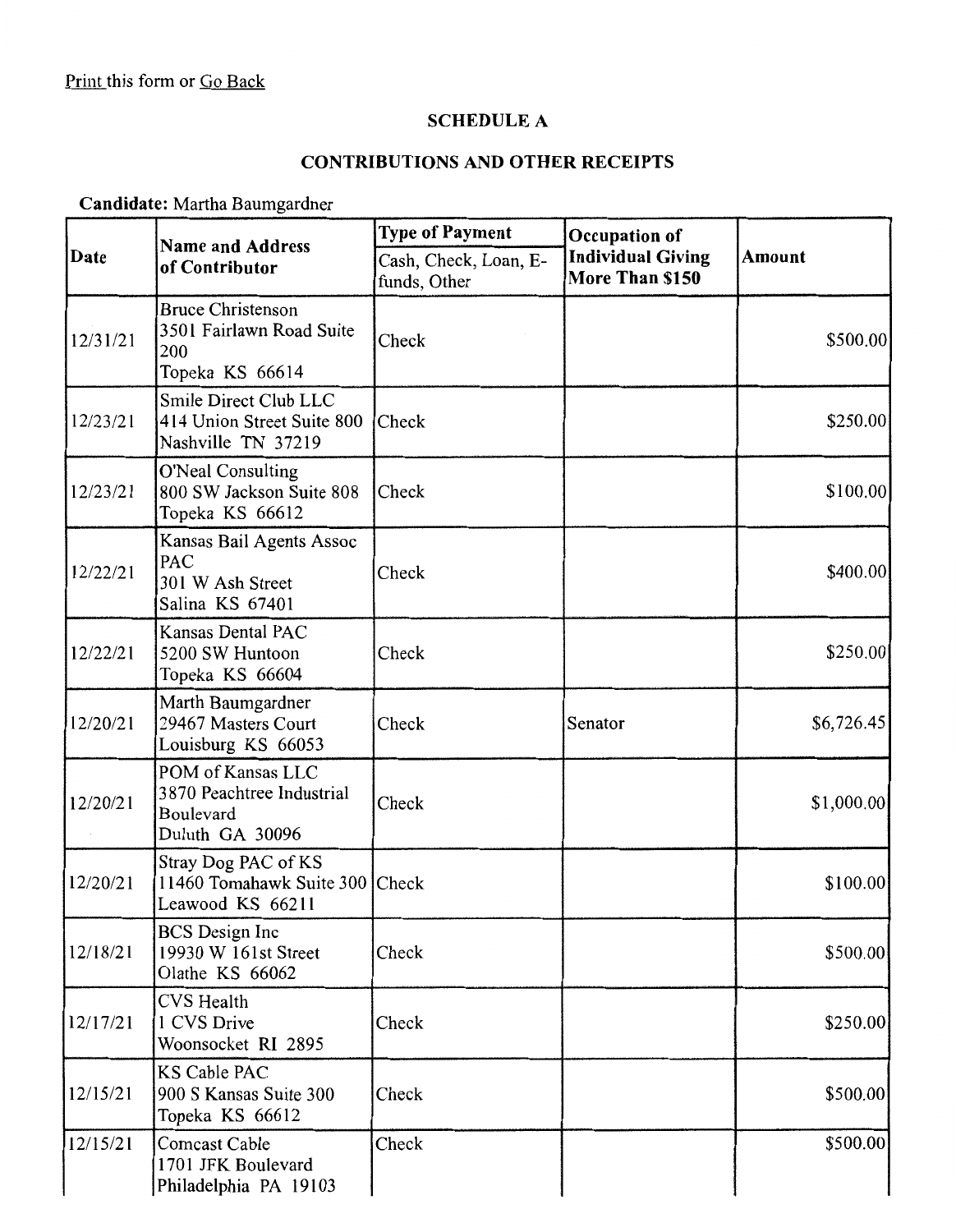| 12/15/21 | <b>KHCA PAC</b><br>1100 SW Gage Boulevard<br>Topeka KS 66604                            | Check        | \$500.00 |
|----------|-----------------------------------------------------------------------------------------|--------------|----------|
| 12/15/21 | Midwest Health Inc<br>3024 SW Wanamaker Road<br>Suite 300<br>Topeka KS 66614            | Check        | \$400.00 |
| 12/15/21 | Microsoft Corp PAC<br>3720 159th Avenue NE<br>Redmond WA 98052                          | Check        | \$400.00 |
| 12/15/21 | Cox Communications<br>901 S George Washington<br>Boulevard<br>Wichita KS 67211          | Check        | \$500.00 |
| 12/13/21 | Prairie Band Pottawatomi<br>Nation<br>16281 Q Road<br>Mayetta KS 66509                  | Check        | \$250.00 |
| 12/10/21 | <b>KS Contractors Association</b><br>PAC<br>800 SW Jackson Suite 100<br>Topeka KS 66612 | Check        | \$500.00 |
| 12/10/21 | <b>BC/BS</b> - Kansas<br>800 SW Jackson Suite 100<br>Topeka KS 66612                    | <b>Check</b> | \$250.00 |
| 12/01/21 | KS Independent Pharmacy<br><b>PAC</b><br>3512 SW Fairlawn #300<br>Topeka KS 66614       | Check        | \$500.00 |
| 12/01/21 | T-Mobile USA<br>12920 SE 38th Street<br>Bellview WA 98006                               | Check        | \$500.00 |
| 12/01/21 | KS Ophthalmologist PAC<br>10 W Phillip Road Suite<br>120<br>Vernon Hills IL 60061       | Check        | \$500.00 |
| 11/19/21 | Pfizer PAC<br>235 East 42nd St<br>New York NY 10017                                     | Check        | \$500.00 |
| 11/19/21 | Watco Cos<br>315 W 3rd Street<br>Pittsburg KS 66762                                     | Check        | \$500.00 |
| 11/19/21 | <b>CU PAC of Kansas</b><br>901 SW Topeka Blvd<br>Topeka KS 66612                        | Check        | \$250.00 |
| 11/15/21 | Hy Vee Employees PAC<br>5820 Westown Pkwy<br>West DesMoines IA 50266                    | Check        | \$250.00 |
| 11/15/21 | <b>KS Auto Dealers PAC</b>                                                              | Check        | \$250.00 |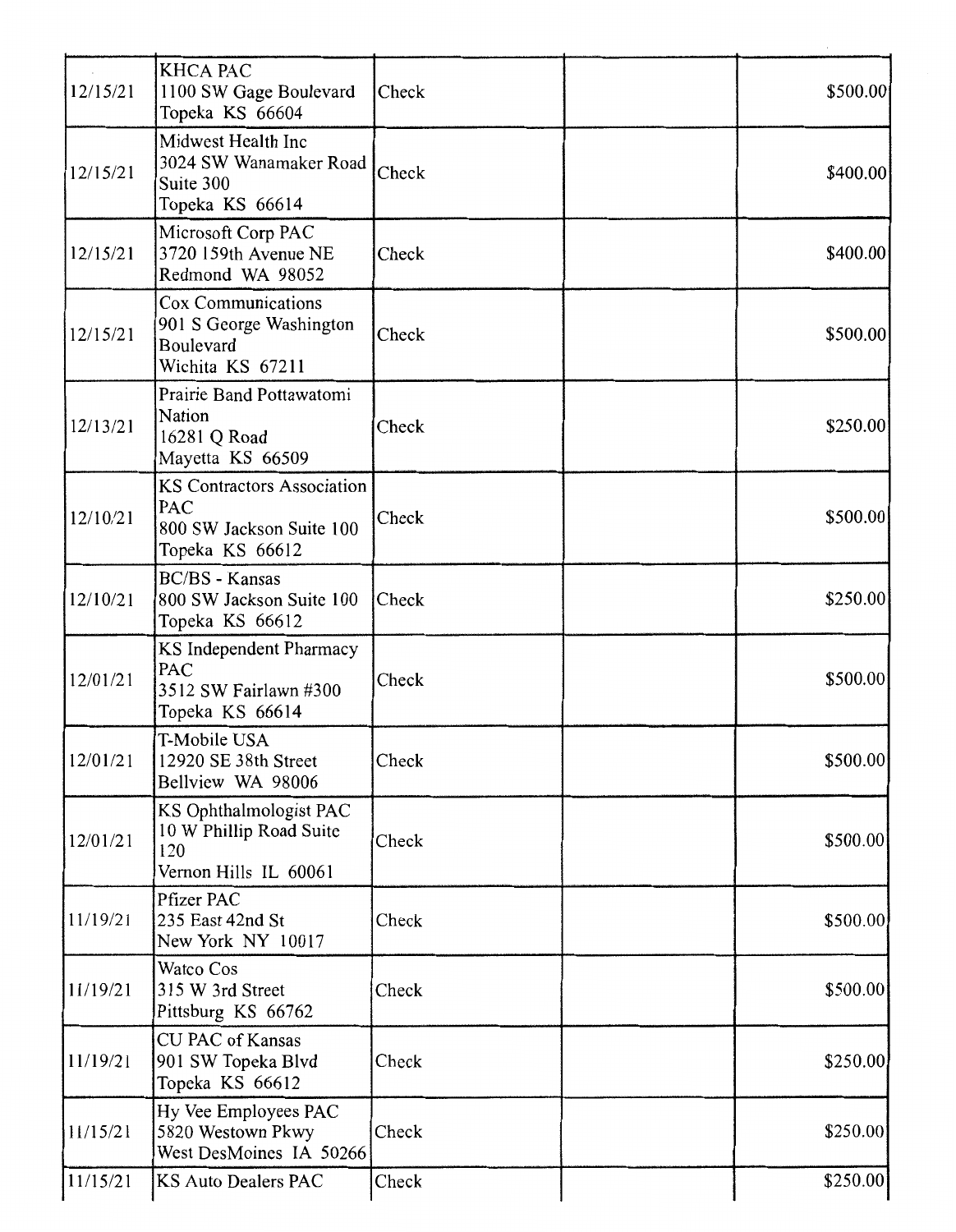|                                                | 731 S. Kansas<br>Topeka KS 66603                                      |            |            |
|------------------------------------------------|-----------------------------------------------------------------------|------------|------------|
| 11/11/21                                       | Shawnee Tribe<br>PO Box 1447<br>Shawnee OK 74802                      | Check      | \$500.00   |
| 11/08/21                                       | KANA CRNA PAC<br>PO Box 4006<br>Lawrence KS 66046                     | Check      | \$500.00   |
| 11/08/21                                       | <b>HCA KS Good Govt Fund</b><br>550 N Hillside St<br>Wichita KS 67214 | Check      | \$500.00   |
| 11/06/21                                       | <b>BNSF</b><br>2500 Lou Menk Dr<br>$AOB-2$<br>Fort Worth TX 76131     | Check      | \$500.00   |
| 11/06/21                                       | BC/BS<br>1133 SW Topeka Blvd<br>Topeka KS 66629                       | Check      | \$250.00   |
| 09/25/21                                       | Kansas Society of CPAs<br>114 SE 8th Ave<br>Topeka KS 66603           | Check      | \$200.00   |
| 09/20/21                                       | Anheuser Busch Co<br>One Busch Pl<br>St Louis MO 63118                | Check      | \$250.00   |
| 09/07/21                                       | BC/BS<br>PO Box 419169<br>Kansas City MO 64141                        | Check      | \$500.00   |
| 09/02/21                                       | AT&T Kansas<br>220 SE 6th Ave<br>Rm 216<br>Topeka KS 66603            | Check      | \$250.00   |
|                                                | Total Itemized Receipts for Period                                    |            | \$20576.45 |
| Total Unitemized Contributions (\$50 or less)  |                                                                       | \$0        |            |
| Sale of Political Materials (Unitemized)       |                                                                       | \$0        |            |
| Total Contributions When Contributor Not Known |                                                                       |            | \$0        |
| TOTAL RECEIPTS THIS PERIOD                     |                                                                       | \$20576.45 |            |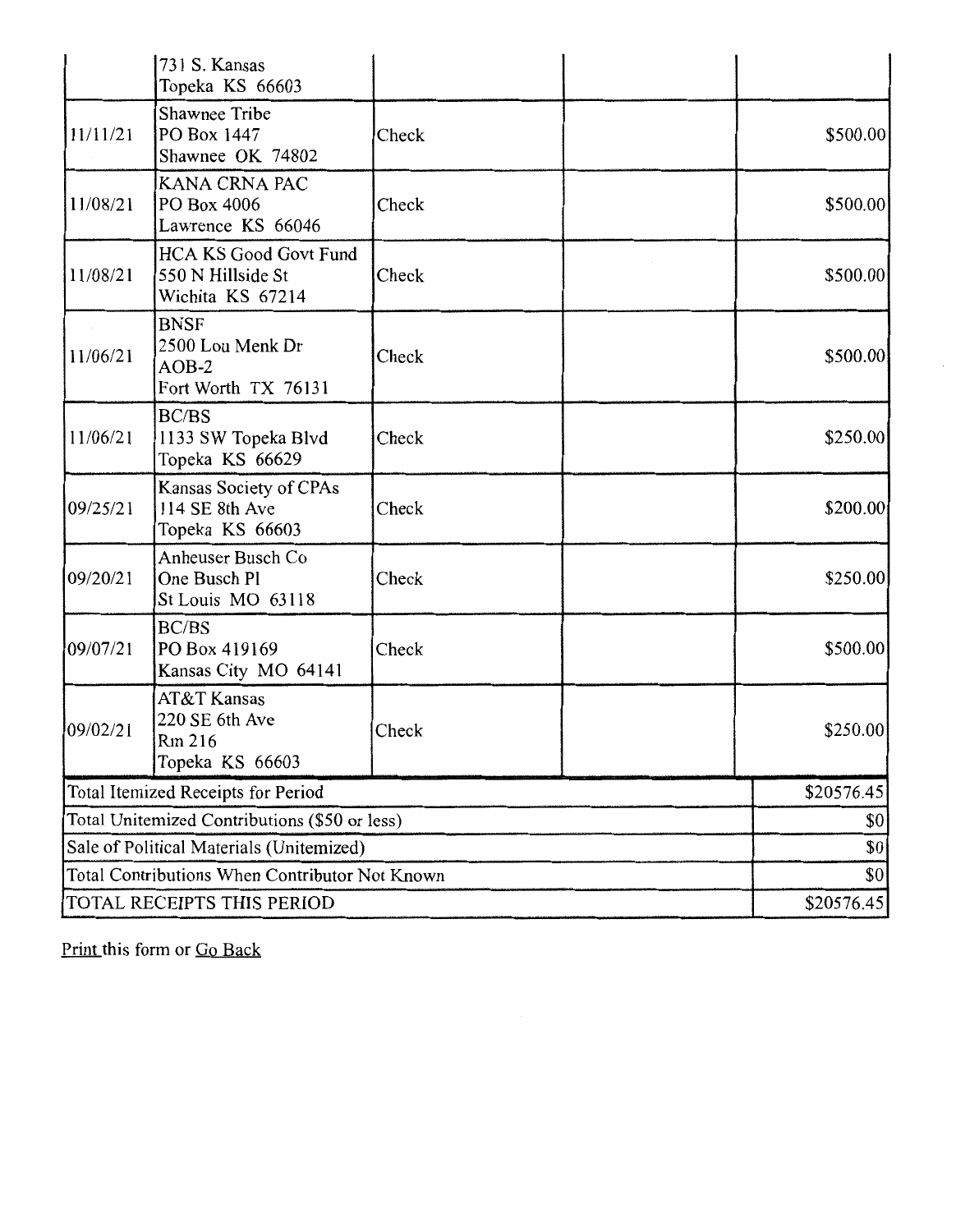## **SCHEDULE C**

## **EXPENDITURES AND OTHER DISBURSEMENTS**

**Candidate:** Martha Baumgardner

| Date     | <b>Name and Address</b>                                          | <b>Purpose of Expenditure</b><br>or Disbursement | <b>Amount</b> |
|----------|------------------------------------------------------------------|--------------------------------------------------|---------------|
| 12/31/21 | <b>First National Bank</b><br>1201 W Amity<br>Louisburg KS 66053 | Candidate (self) Service fees                    | \$36.00       |
| 12/27/21 | O.P. Art & Frame<br>8008 Foster Street<br>Overland Park KS 66204 | Miscellaneous Frame office price                 | \$214.22]     |
| 12/22/21 | Fire Pit PR<br>PO Box 19602<br>Lenexa KS 66285                   | Newsletter                                       | \$6,936.32    |
| 12/20/21 | Sommerset Winery<br>29725 Sommerset Road<br>Paola KS 66071       | <b>Gift Donor Gifts</b>                          | \$195.00      |
| 12/20/21 | Louisburg Cider Mill<br>14370 Highway 68<br>Louisburg KS 66053   | <b>Gift Donor Gifts</b>                          | \$66.30       |
| 12/20/21 | <b>USPS</b><br>214 Harvest Dr<br>Louisburg KS 66053              | Postage/Shipping Stamps                          | \$23.20       |
| 12/16/21 | <b>GERP</b><br>121 Collette<br>Gardner KS 66030                  | Donation/Contrib                                 | \$250.00      |
| 12/14/21 | <b>USPS</b><br>214 Harvest Dr<br>Louisburg KS 66053              | Postage/Shipping Stamps                          | \$58.00       |
| 12/10/21 | <b>JCRP</b><br>PO Box 12446<br>Shawnee Mission KS 66282          | Miscellaneous Sponsorship                        | \$500.00      |
| 12/08/21 | Walmart<br>310 Hedge Lane<br>Paola KS 66071                      | <b>Gift Donor Gifts</b>                          | \$37.25       |
|          |                                                                  |                                                  |               |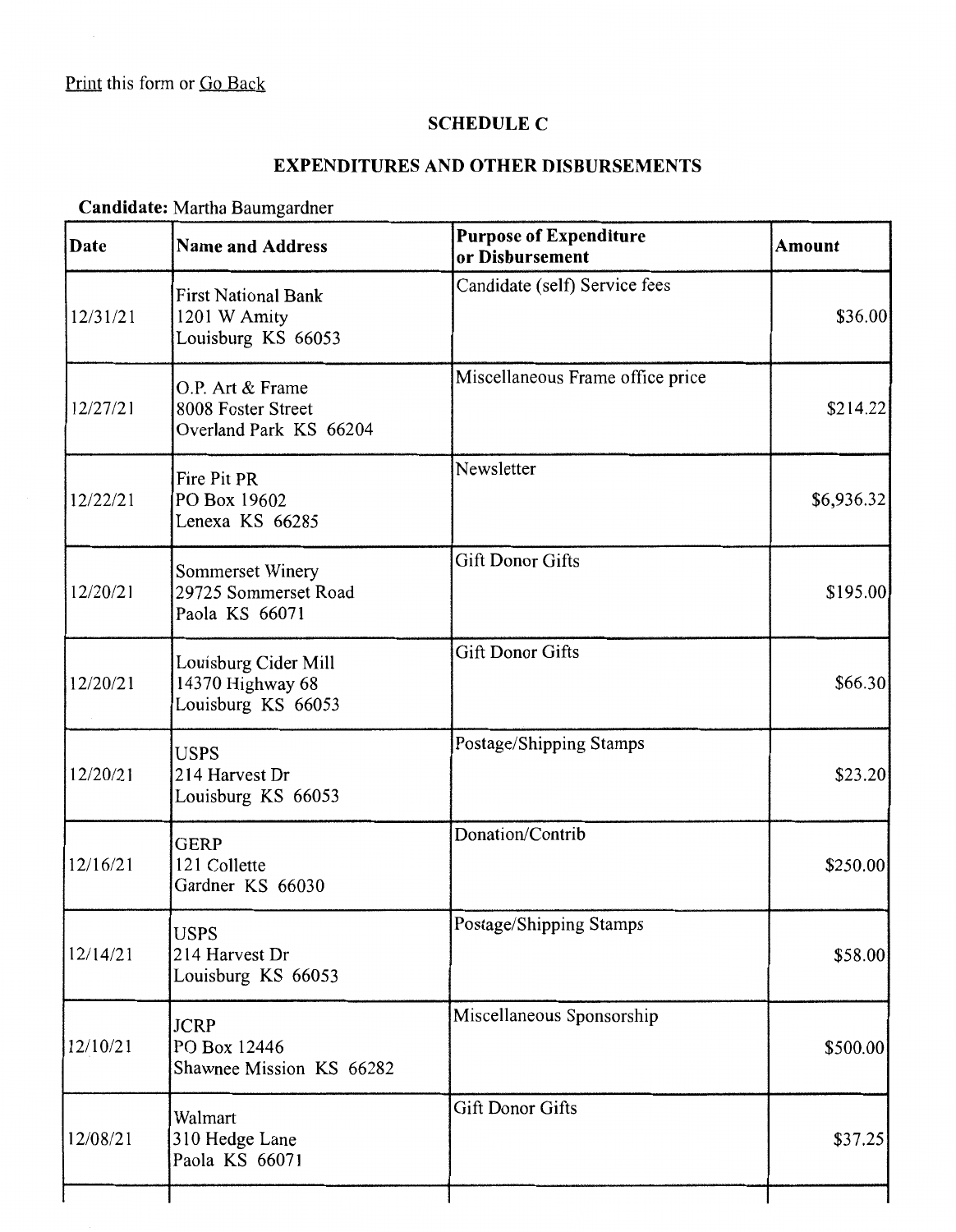| 12/06/21 | Sunflower State Journal<br>Not Available<br>Not Available NA       | Candidate (self) subscription  | \$160.00]   |
|----------|--------------------------------------------------------------------|--------------------------------|-------------|
| 12/06/21 | Austins<br>245 Moonlight Road<br>Gardner KS 66030                  | Miscellaneous Food for workers | \$200.00    |
| 12/06/21 | Topsy's<br>9530 Metcalf<br>Overland Park KS 66212                  | <b>Gift Donor Gifts</b>        | \$308.88    |
| 12/02/21 | <b>KFL</b><br>7808 Foster Street<br>Overland Park KS 66201         | Donation/Contrib Donation      | \$1,000.00] |
| 11/08/21 | <b>Capitol Commission</b><br>6600 SW Wentley Ln<br>Topeka KS 66614 | Donation/Contrib 11/8/2021     | \$250.00    |
| 10/28/21 | Miami Co GOP<br>7 Sunset Ln<br>Paola KS 66071                      | Donation/Contrib Donation      | \$450.00]   |
| 10/22/21 | <b>JCRP</b><br>PO Box 12446<br>Shawnee Mission KS 66282            | Miscellaneous Sponsorship      | \$500.00    |
| 09/21/21 | <b>KASHA</b><br>148 S Bay Country Court<br>Wichita KS 67235        | Donation/Contrib               | \$25.00     |
| 09/21/21 | Fairfield Inn<br>525 South Main Street<br>Wichita KS 67202         | Meeting/Travel Room            | \$109.83    |
| 09/13/21 | Quality Inn<br>2519 Enterprise Road<br>Goodland KS 67735           | Meeting/Travel Room            | \$112.86    |
| 09/06/21 | <b>Just Candy</b><br>3115 Homeward Way<br>Fairfield OH 45014       | Miscellaneous Candy for event  | \$127.09    |
| 09/04/21 | US Toy<br>12070 Metcalf Ave<br>Overland Park KS 66213              | Candidate (self) parade candy  | \$131.52    |
| 08/04/21 | <b>KFL</b><br>7808 Foster Street                                   | Donation/Contrib Donation      | \$1,000.00] |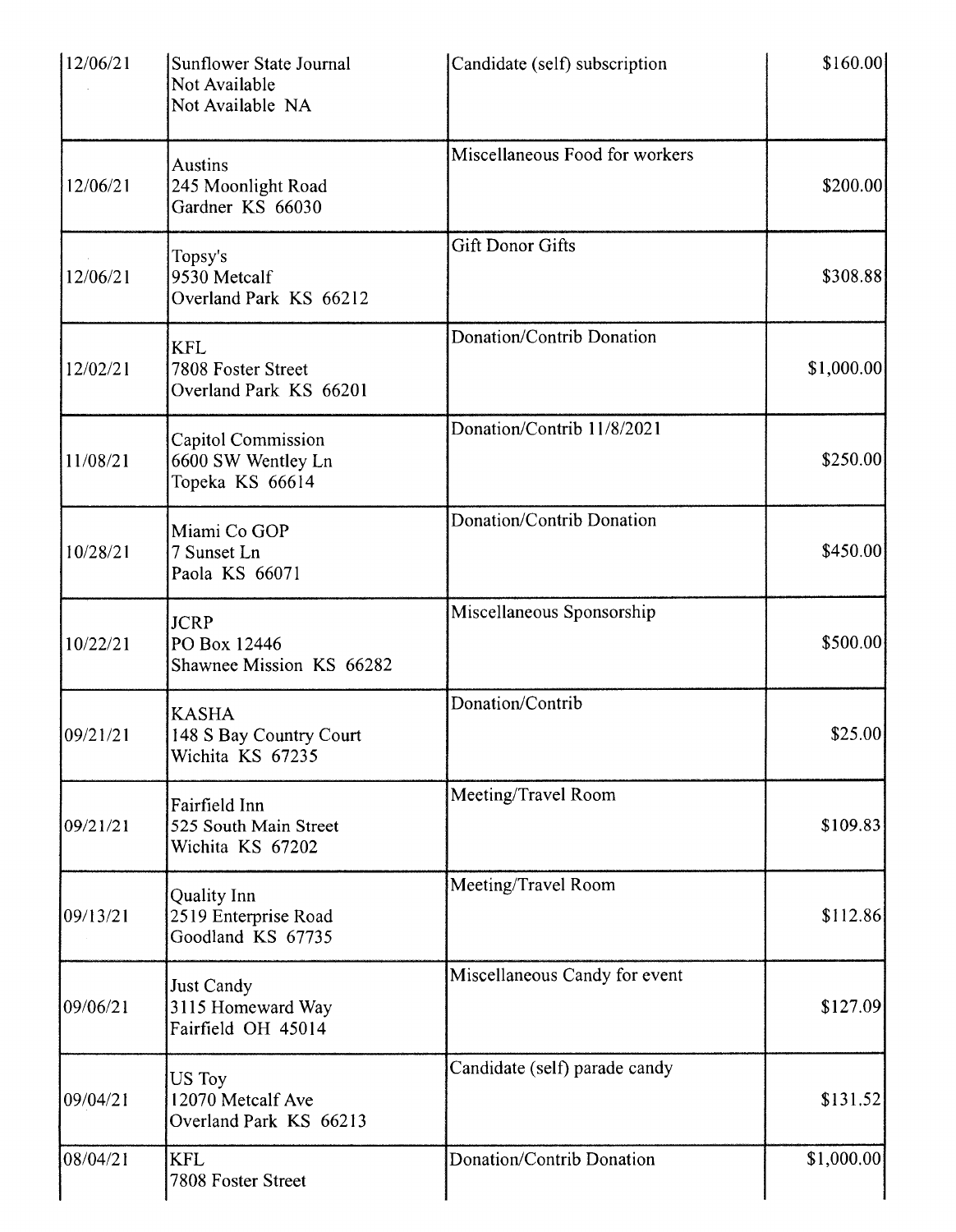|          | Overland Park KS 66201                                                          |                                               |          |
|----------|---------------------------------------------------------------------------------|-----------------------------------------------|----------|
| 07/28/21 | Hilton Garden Inn<br>410 S 3rd Street<br>Manhattan KS 66502                     | Miscellaneous Presentation/room rental        | \$174.95 |
| 07/28/21 | La Fiesta<br>2301 Tuttle Creek Blvd<br>Manhattan KS 66502                       | Miscellaneous Food                            | \$38.00  |
| 07/14/21 | GoDaddy.com<br>14455 N. Hayden Rd., Ste. 219<br>Scottsdale AZ 85260             | Electronics/Computers Website renewal         | \$239.58 |
| 05/26/21 | Louisburg Cider Mill<br>14370 Highway 68<br>Louisburg KS 66053                  | Gift                                          | \$103.08 |
| 05/18/21 | KS Federal of College Republicans<br>1206 Tennessee Street<br>Lawrence KS 66044 | Donation/Contrib                              | \$200.00 |
| 05/17/21 | Kansas GOP<br>800 SW Jackson<br>Suite 1300<br>Topeka KS 66612                   | Postage/Shipping mailing                      | \$777.10 |
| 05/04/21 | <b>KFL</b><br>Not Available<br>Not Available NA                                 | Donation/Contrib Donation                     | \$500.00 |
| 04/26/21 | Four Point Sheridan<br>530 Richards Dr<br>Manhattan KS 66502                    | Candidate (self) state convention             | \$161.87 |
| 04/22/21 | Fire Pit PR<br>PO Box 19602<br>Lenexa KS 66285                                  | Miscellaneous Brochures for town hall         | \$410.63 |
| 04/20/21 | <b>Tide Cleaners</b><br>7575 W 150th<br>Overland Park KS 66223                  | Fundraising Expenses Clean campaign<br>banner | \$3.29   |
| 04/15/21 | Kansas GOP<br>7 Sunset Ln<br>Paola KS 66071                                     | Donation/Contrib Donation                     | \$75.00  |
| 04/06/21 | GoDaddy.com<br>14455 N. Hayden Rd., Ste. 219<br>Scottsdale AZ 85260             | Electronics/Computers Website                 | \$171.92 |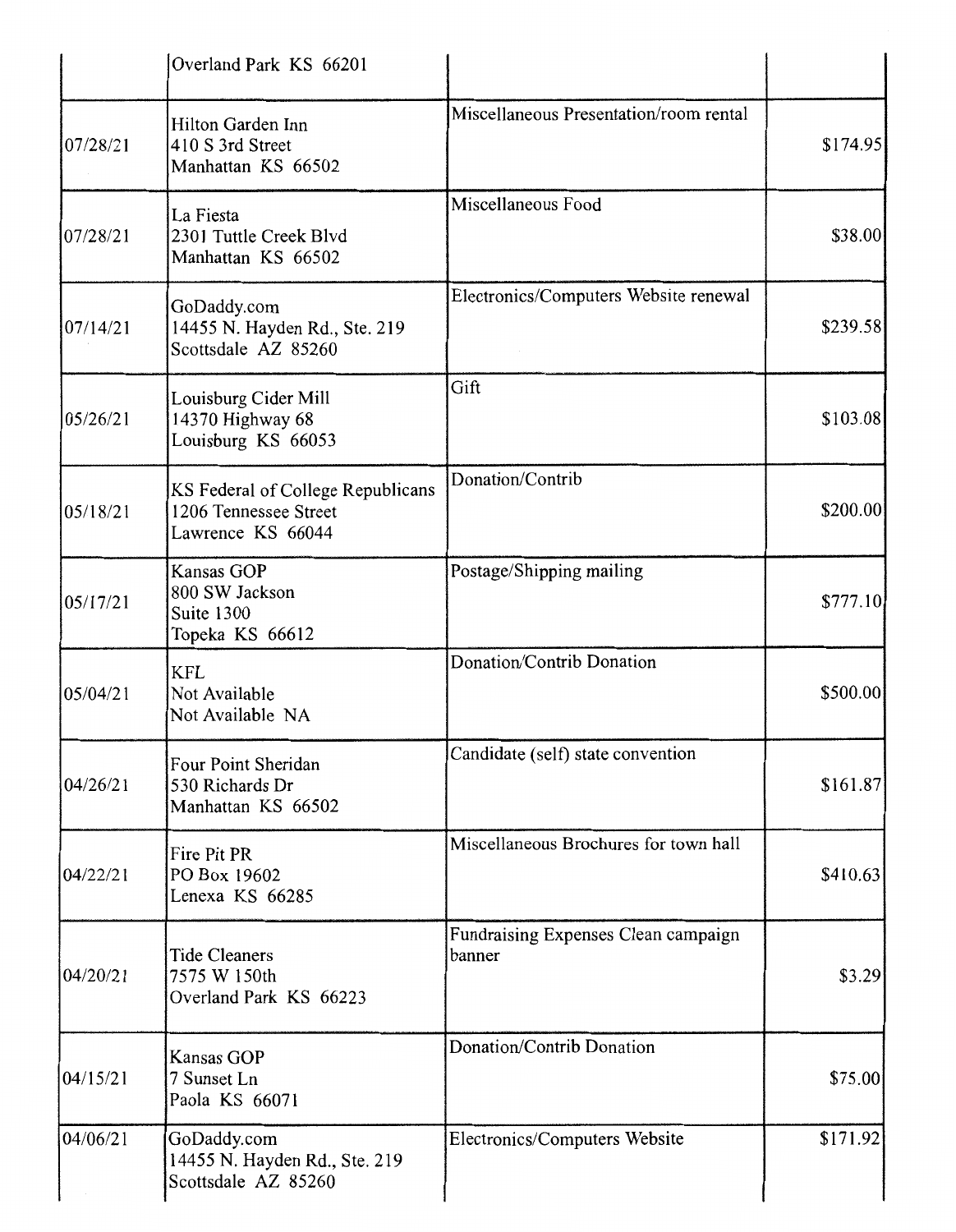| 04/06/21 | GoDaddy.com<br>14455 N. Hayden Rd., Ste. 219<br>Scottsdale AZ 85260      | Electronics/Computers Website    | \$143.76   |
|----------|--------------------------------------------------------------------------|----------------------------------|------------|
| 04/01/21 | Price Chopper Queen's<br>7201 W 151st Street<br>Overland Park KS 66223   | <b>Miscellaneous Flowers</b>     | \$29.75    |
| 03/08/21 | Miami Co GOP<br>7 Sunset Ln<br>Paola KS 66071                            | Donation/Contrib Donation        | \$1,000.00 |
| 03/08/21 | Miami Co Treasurer<br>210 S Pearl Street<br>Paola KS 66071               | Candidate (self) voter lists     | \$50.00    |
| 03/05/21 | Hawver News Company, LLC<br>3823 SW Wood Valley Drive<br>Topeka KS 66610 | <b>Subscription Subscription</b> | \$180.00   |
| 02/26/21 | Spring Hill C of C<br>613 S Race St<br>Spring Hill KS 66083              | Miscellaneous Membership         | \$30.00    |
| 02/26/21 | KS State Rifle Assoc.<br>PO Box 219<br>Bonner Springs KS 66012           | Miscellaneous Dues               | \$100.00   |
| 02/10/21 | <b>Staples</b><br>7131 W, 135th<br>Overland Park KS 66223                | Miscellaneous Ink                | \$85.30    |
| 02/01/21 | <b>USPS - Louisburg</b><br>214 Harvest Drive<br>Louisburg KS 66053       | Supplies Stamps                  | \$55.00    |
| 01/27/21 | Don Cackler<br>300 SW 10th Street<br>Topeka KS 66612                     | Miscellaneous Coffee funds       | \$30.00    |
| 01/27/21 | Darren Beckham<br>300 SW 10th Street<br>Topeka KS 66612                  | Miscellaneous Pins               | \$58.00    |
| 01/25/21 | Attic Storage<br>501 S Metcalf Rd<br>Louisburg KS 66053                  | Miscellaneous Storage            | \$535.00   |
|          |                                                                          |                                  |            |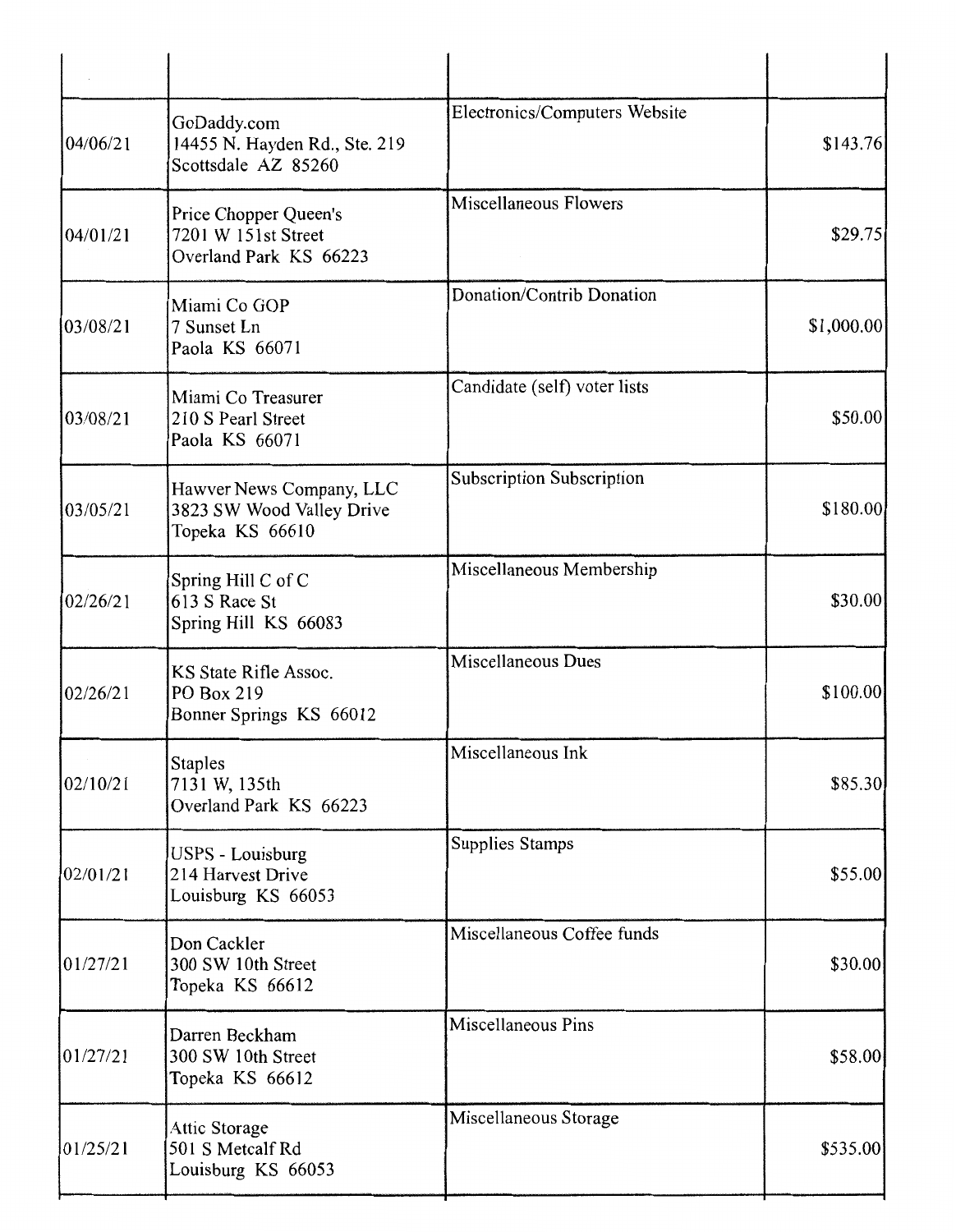| 01/12/21 | <b>GERP</b><br>121 Collette<br>Gardner KS 66030                        | Donation/Contrib               | \$100.00]  |
|----------|------------------------------------------------------------------------|--------------------------------|------------|
| 01/11/21 | Price Chopper Queen's<br>7201 W 151st Street<br>Overland Park KS 66223 | Candidate (self) Session gifts | \$40.35]   |
|          | Total Itemized Expenditures This Period                                |                                | \$17984.05 |
|          | Total Unitemized Expenditures of \$50 or less                          |                                | \$0        |
|          | TOTAL EXPENDITURES & OTHER DISBURSEMENTS THIS PERIOD                   |                                | \$17984.05 |